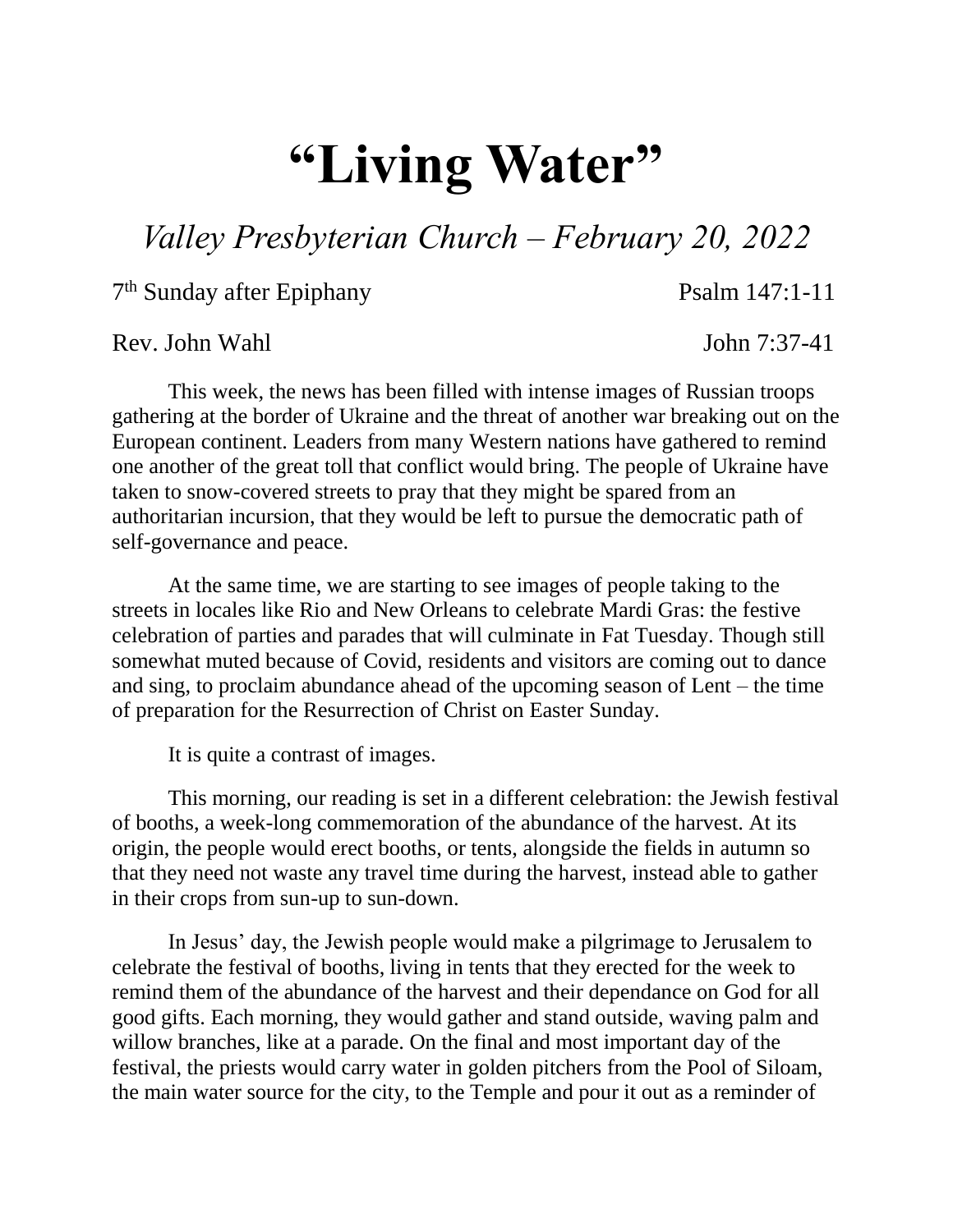the fruitfulness of God: the One who provided water from the rock in the desert and brought them out of Egypt and into this fertile land.<sup>1</sup>

Jesus, who – in the last chapter – had miraculously fed the five thousand people and then proclaimed himself to be the living bread, now stands among them and says: "All who are thirsty should come to me! All who believe in me should drink!" But many of the people did not yet believe. They knew him as a man from Galilee, the son of a carpenter, who earlier that year, at the festival of the Passover, had entered the Temple, turning over the tables of money changers and driving out the animals that they were selling for sacrifice.

Was he here to disrupt another festival? Had he come to upend the ancient traditions of the Jewish faith, to upstage the priests of Jerusalem? Was he – a Galilean – claiming to be the Messiah, when the scriptures clearly foretold that the Christ would come from Bethlehem of Judea, the city of David? Instead being inspired to faith, the Jewish leaders plotted about how they might arrest and silence Jesus; conflict seemed to follow him.

The Gospel of John presents us with a contrast of images.

What the people could not yet see – because his time had not come, because he had not yet been crucified and risen from the grave – is that in Jesus, God had come to dwell with them; literally, as John says in the first chapter, to pitch his tent among them. The living, life-giving water of abundance that they celebrated at the harvest festival flowed out like a river through Jesus. He was teaching them that this water is needed not only for quenching physical thirst, but also for nourishing our spirits, to fill us up when our own wells run dry.

I have been thinking about different types of thirst. In these challenging times, when so many of us have been isolated from friends and family members, limited in our gatherings for celebrations of birthdays or anniversaries, weddings and funerals, we thirst for relationship. In the midst of such sadness and loss, as we inch towards a death count of a million fellow Americans from COVID, we thirst for comfort. In an atmosphere of political division and acrimony, where school boards have even become places of intense conflict, we thirst for civility. In a world that is warming and sea levels are rising and climate emergencies are worsening, where violent crime and death from drug overdose is increasing, we thirst for some sense of control.

 $\overline{\phantom{a}}$ 

<sup>1</sup> "I Love to Tell the Story" Podcast from *WorkingPreacher.com*